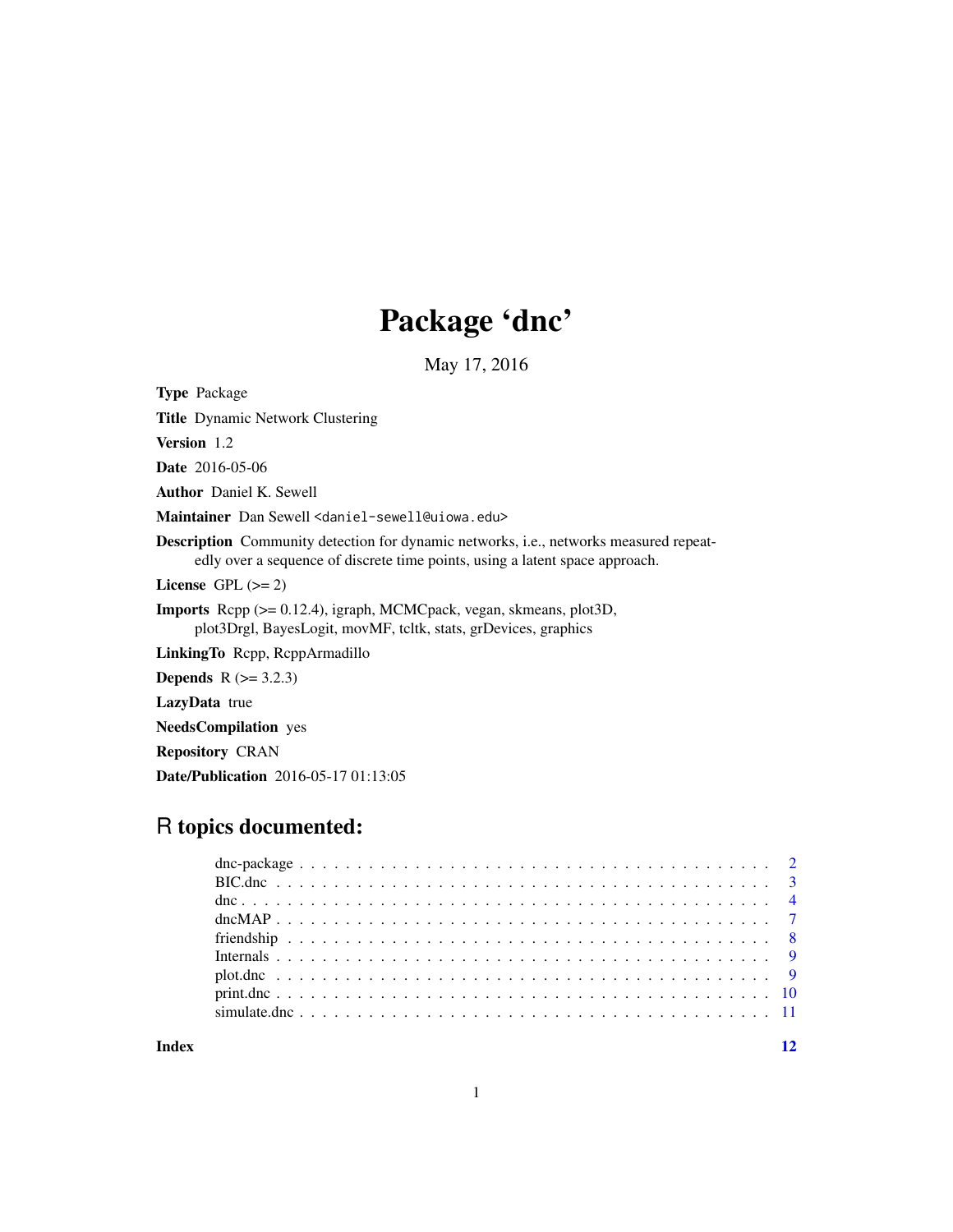#### Description

Dynamic network clustering/community detection using a latent space approach. Using temporal edge data, network actors are embedded onto a hypersphere and grouped based on direction.

#### Details

| Package: | dnc        |
|----------|------------|
| Type:    | Package    |
| Version: | 1.0        |
| Date:    | 2016-05-05 |
| License: | $GPL (=2)$ |

This package can perform community detection on dynamic (temporal) network data observed at discrete time points. Communities are assumed fixed, but community membership may change. The main function is dnc(. . . ) which can perform variational Bayes estimation or alternatively implement a Gibbs sampler. A dnc object is the output, for which there exists the following generic commands: simulate(), plot(), print(), and BIC(). Ignorable (MAR, MCAR) missing edge data can be incorporated into the Gibbs sampler.

#### Author(s)

Daniel K. Sewell

Maintainer: Daniel K. Sewell <daniel-sewell@uiowa.edu>

#### References

Sewell, D. K., and Chen, Y. (2016). Latent Space Approaches to Community Detection in Dynamic Networks. Bayesian Analysis. doi: 10.1214/16-BA1000. http://projecteuclid.org/euclid.ba/1461603847

#### Examples

```
## Not run:
VB5 = dnc(Y,M=5,p=3,"VB")
Gibbs5 = dnc(Y, M=5, p=3, "Gibbs")print(VB5)
print(Gibbs5)
BIC(VB5)
BIC(Gibbs5)
plot(VB5)
plot(Gibbs5,aggregated=FALSE,plotRGL=FALSE)
```
## End(Not run)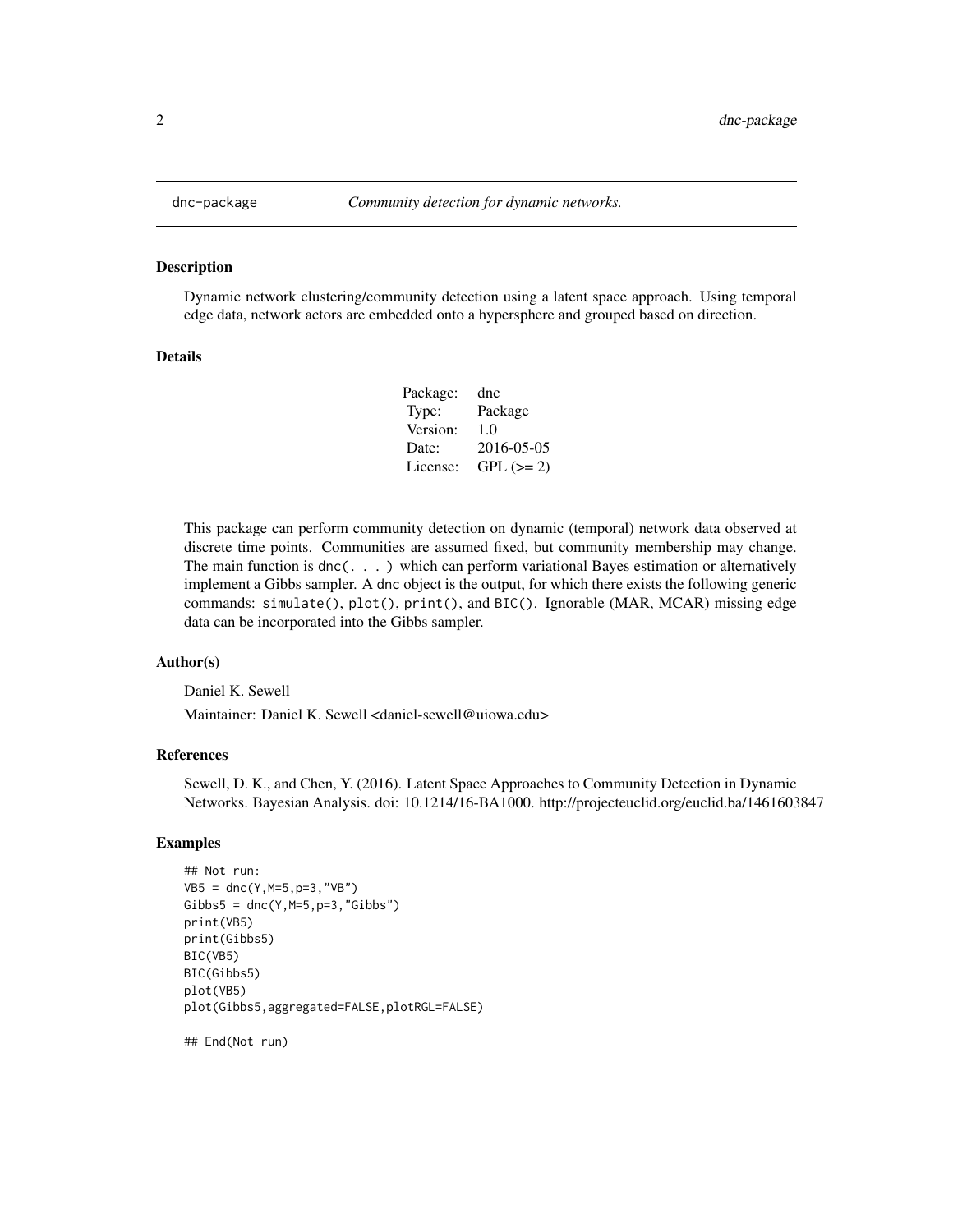<span id="page-2-0"></span>

#### Description

The following uses a BIC estimate of  $\pi(Y, \hat{X} | M)$  to perform model selection. Note that this usage is not the typical BIC encountered in simpler contexts.

## Usage

## S3 method for class 'dnc' BIC(object, ...)

#### **Arguments**

| object                  | A dnc object, a result of running dnc( $\ldots$ ) |
|-------------------------|---------------------------------------------------|
| $\cdot$ $\cdot$ $\cdot$ | optional additional arguments. None are used.     |

#### Details

Rather than estimating the integrated likelihood  $\pi(Y|G)$ , this instead incorporates the MAP estimates of the latent positions and corresponds to  $\pi(Y, \hat{X}|M)$ . The BIC value returned is the following sum:

$$
-2log(\pi(Y|\hat{X},\hat{\theta_1})) + dim(\theta_1)log(\sum y_{ijt}) - 2log(\pi(\hat{X}|\hat{\theta_2})) + dim(\theta_2)log(nT)
$$

. See Sewell and Chen (2016) for more details.

## Value

A scalar. Lower values are better.

#### References

Handcock, M. S., A.E. Raftery, and J. M. Tantrum (2007). Model-based clustering for social networks. J.R. Statist. Soc. A, 170, p. 301-354.

## Examples

```
## Not run:
dncObjs = list()
BICvals = numeric(9)for(i in 2:10){
  print(i)
  dncObjs[[i]] <- dnc(friendship,M=i,p=3,method="VB",
                      controls=list(nDraws=500,burnin=100,
                                    MaxItStg2=50,epsilonStg2=1e-15))
  BICvals[i-1] <- BIC(dncObjs[[i]])
```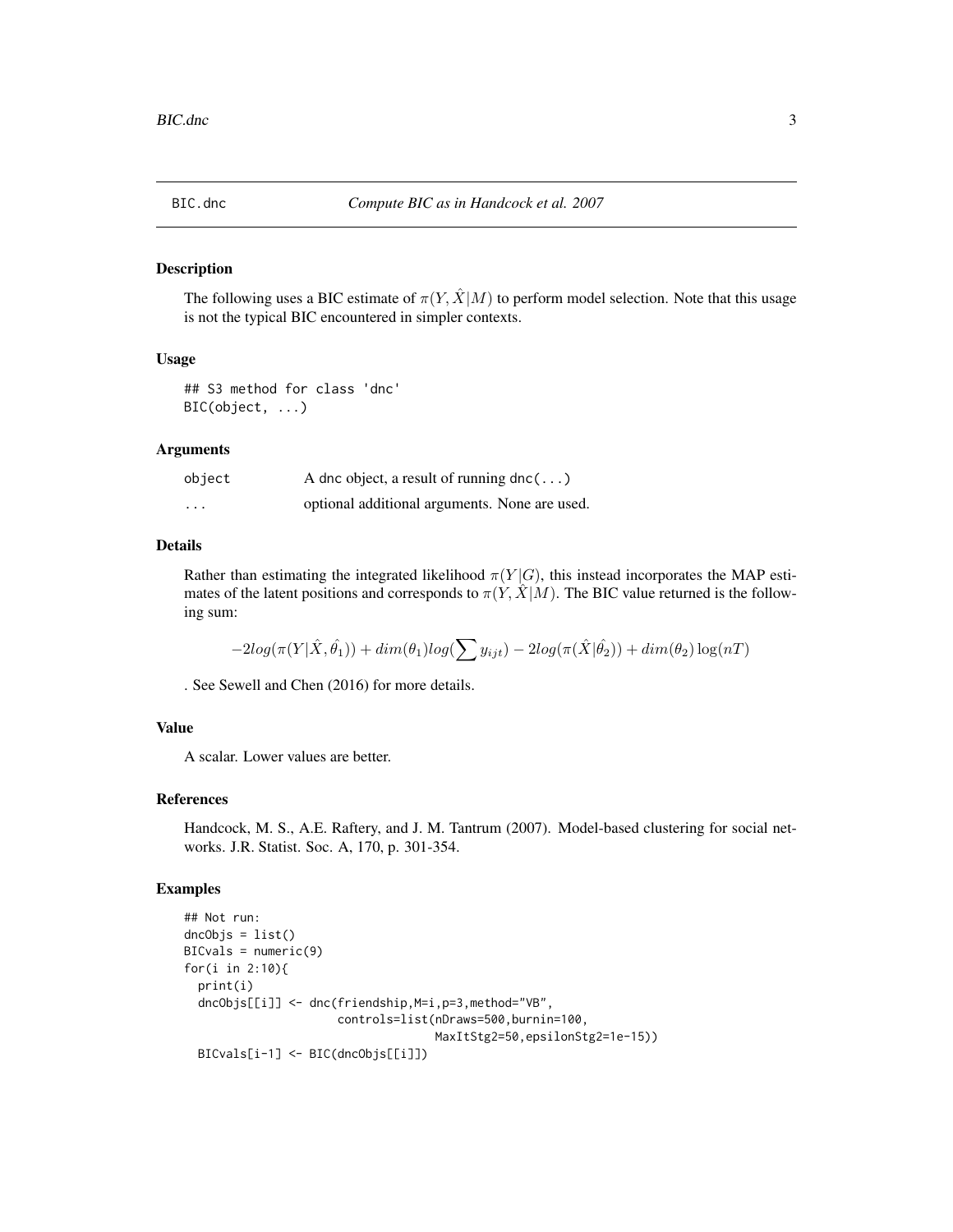<span id="page-3-0"></span>

```
}
plot(BICvals~c(2:10),type="b",pch=16,
     xlab="Number of communities",ylab="BIC value")
( MBest = which.min(BICvals)+1 )
abline(v=MBest,lty=2,col="blue")
## End(Not run)
```
#### dnc *Dynamic Network Clustering*

## Description

Perform dynamic network clustering. Either variational Bayes or a Gibbs sampler may be implemented. Setting M=0 performs variational Bayes with no clustering. Returns posterior parameters (if method="VB") or approximate posterior samples (if method="Gibbs"), as well as the MAP estimates, which may be extracted through dncObj\$pm.

## Usage

```
dnc(Y,M,p=3,method="VB",init=NULL,hyperparms=NULL,Missing=NULL,
   controls=list(MaxIt=500,epsilon=1e-5,MaxItStg2=100,
                  epsilonStg2=1e-15,nDraws=10000,burnin=1000))
```
## Arguments

| Y          | Dynamic network data. This should be in the form of a n x n x T array of 1's<br>and 0's. Each slice corresponds to a single time point.                                                                        |
|------------|----------------------------------------------------------------------------------------------------------------------------------------------------------------------------------------------------------------|
| M          | Number of communities (may be zero).                                                                                                                                                                           |
| p          | Dimension of the latent space.                                                                                                                                                                                 |
| method     | Method of estimation, either "VB" for variational Bayes, or "Gibbs" for a Gibbs<br>sampler.                                                                                                                    |
| init       | ( <i>Use of this argument is not recommended</i> ) Initial values of the parameters. A<br>named list containing EOm, mu, Sig, Bi0g, Bitbar, Bithk, Er, Er2, ai2, bi2, nu,<br>a3, b3, Es, Es2, and Gam.         |
| hyperparms | Hyperparameters. A named list with cc, a0Star, b0Star, a2Star, b2Star,<br>b3Star.GamStar.                                                                                                                      |
| Missing    | A matrix whose rows correspond to missing dyads. Missing should have three<br>columns: row, column, and time (i.e., the indices for the NA's in Y). May be left<br>as NULL if the missing dyads in Y are NA's. |
| controls   | A list of values to control the algorithm.                                                                                                                                                                     |
|            | <b>MaxIt</b> The total number of iterations for the VB algorithm. Ignored if method="Gibbs"<br>unless $M=0$ .                                                                                                  |
|            | <b>epsilon</b> Relative tolerance criteria for evaluating convergence.                                                                                                                                         |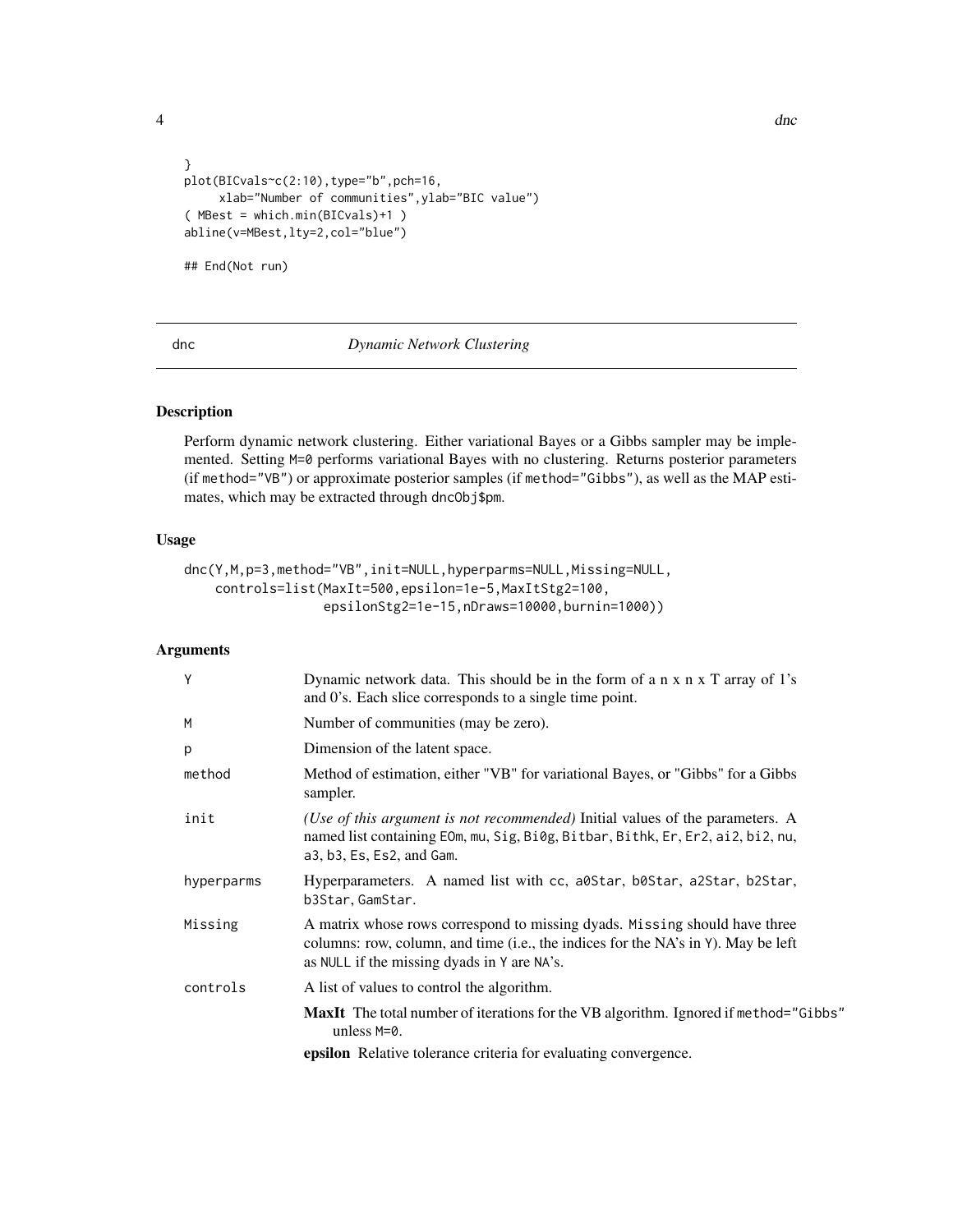- MaxItStg2 The total number of iterations for the second stage initialization of the VB algorithm/Gibbs sampler. Ignored if M=0.
- epsilonStg2 Relative tolerance criteria for evaluating convergence for the second stage initialization of the VB algorithm/Gibbs sampler. Ignored if M=0.
- nDraws Total number of post-burn-in samples to be drawn via the Gibbs sampler. Ignored if method="VB".

burnin The number of burn-in samples. Ignored if method="VB".

### Details

,

This function performs community detection according to the model

$$
logit(P(Y_{ijt} = 1)) = \alpha + s_j X'_{it} X_{jt}
$$

$$
\pi(X_{it}|Z_{it}=m)=N(r_i\mathbf{u}_m,\tau^{-1}I_p)
$$

While the latent positions,  $X_{it}$ 's, live in a p-dim Euclidean space, it is more natural to conceptualize these as living on a (hyper-) sphere with the magnitude of the  $X_{it}$ 's as attached attributes that reflect the actors' individual tendency to send and receive edges.

If M=0, then the prior on  $X_{it}$  is given by

$$
\pi(X_{i1}) = N(0, \sigma^2 I_p)
$$

$$
\pi(X_{it}|X_{i(t-1)}) = N(X_{i(t-1)}, \tau_i^{-1} I_p)
$$

The variational Bayes approach is typically faster than the Gibbs sampler, but tends to underestimate the spread of the posterior.

Currently, only VB is implemented when  $M=0$  (no clustering), hence method will be ignored if  $M=0$ .

Ignorable missing data can be estimated within the Gibbs sampler (not using the VB algorithm) by adding the extra step of drawing the missing edges given the latent positions and the model parameters at each iteration.

Using the init is, in general, strongly discouraged, as this may have a non-negligible negative affect on the performance of the VB or the length of the chain needed to reach convergence. Unless otherwise specified, both the initialization scheme and the hyperparameters are chosen according to Sewell and Chen (2016).

#### Value

An object of class dnc, for which other methods exist (e.g., methods(class="dnc")).

If method="VB" and M=0,

method The estimation algorithm

Y The original data

- mu A  $p \times T \times n$  array: Posterior mean of the latent positions
- Sig  $A(Tp)$  x p x n array: Posterior covariance matrices of the latent positions. The covariance matrix for  $X_{it}$  is dnc0bj\$Sig[(t-1)\*p,, i]
- **a0** Scalar: Posterior shape parameter for  $\sigma^2$  in inverse gamma distribution (if M=0).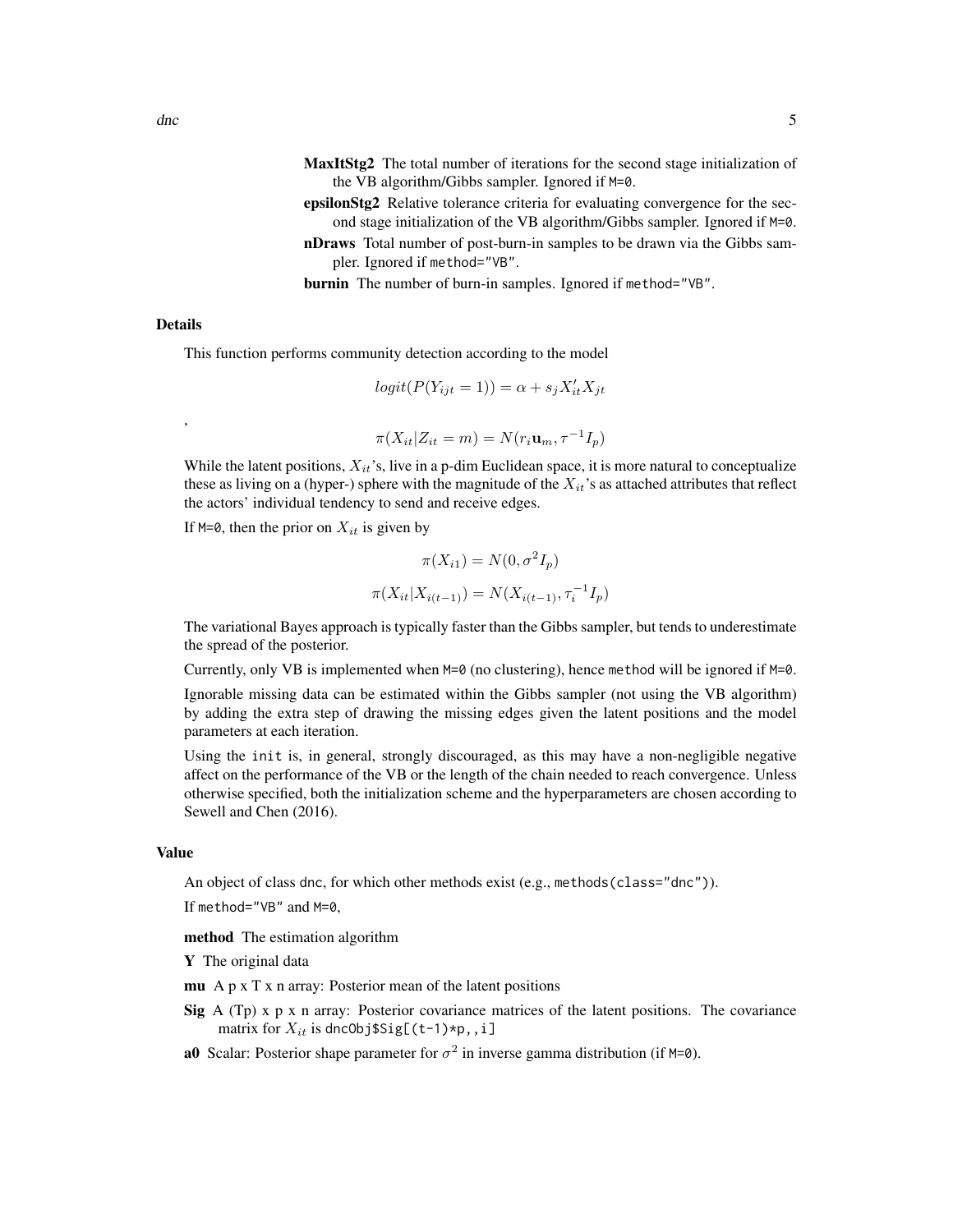- **b0** Scalar: Posterior scale parameter for  $\sigma^2$  in inverse gamma distribution (if M=0).
- ai1 A n x 1 vector: Posterior mean parameter for the  $r_i$ 's in truncated normal distribution (if M>0).
- bi1 A n x 1 vector: Posterior variance parameter for the  $r_i$ 's in truncated normal distribution (if  $M>0$ ).
- Er A n x 1 vector: Posterior first moment for the  $r_i$ 's (if M>0).
- Er2 A n x 1 vector: Posterior second moment for the  $r_i$ 's (if M>0).
- ai2 A n x 1 vector: Posterior shape parameter for the  $\tau_i$ 's in gamma distribution.
- bi2 A n x 1 vector: Posterior scale parameter for the  $\tau_i$ 's in gamma distribution.
- a3 Scalar: Posterior mean for  $\alpha$ .
- **b3** Scalar: Posterior variance for  $\alpha$ .
- ai4 A n x 1 vector: Posterior mean parameter for the  $s_j$ 's in truncated normal distribution.
- bi4 A n x 1 vector: Posterior variance parameter for the  $s_j$ 's in truncated normal distribution.
- **Es** A n x 1 vector: Posterior first moment for the  $s_j$ 's.
- **Es2** A n x 1 vector: Posterior second moment for the  $s_j$ 's.
- nu A M x p matrix: Posterior mean directions for the M clusters/communities, i.e., for the  $u_m$ 's (if  $M>0$ ).
- kappa A M x 1 vector: Posterior concentration parameters for the M clusters/communities, i.e., for the  $u_m$ 's (if M>0).
- Z A n x T matrix: Cluster assignments based on the maximum posterior probabilities, computed marginally at each time point (if M>0).
- **Bi0g** A n x M matrix: Posterior probabilities of community assignment for each actor at the first observed time point (if M>0).
- **Bithk** A (MT) x M x n array: Posterior transition probability matrices;  $\pi(Z_{itk} = 1|Z_{i(t-1)h}$  $1, Y$  = dnc0bj\$Bithk[(t-1)\*M+h,k,i]. Ignore first M lines (internal use only). (if M>0).
- Bitbar A T x M x n array: Marginal posterior probabilities of community assignments, i.e.,  $\pi(Z_{itk} = 1|Y) =$ dncObj\$Bitbar[t,k,i](if M>0).
- **Gam** A (M+1) x M matrix: Posterior concentration parameters for  $\beta_0$  (row 1) and for  $\beta_m$ ,  $m > 1$ (rows 2 to M+1) in Dirichlet distribution (if M>0).

If method="Gibbs",

- method The estimation algorithm
- Y The original data
- $X \land p \times T \times n \times n$  Draws array: Posterior samples for the latent positions.
- **r** A n x nDraws matrix: Posterior samples for the  $r_i$ 's.
- tau A n x nDraws matrix: Posterior samples for the  $\tau_i$ 's.

alpha A nDraws x 1 vector: Posterior samples for  $\alpha$ .

- s A n x nDraws matrix: Posterior samples for the  $\tau_i$ 's.
- u A M x p x nDraws array: Posterior draws for the communities, i.e., the  $u_m$ 's.
- **Z** A n x T x nDraws array: Posterior draws for the community assignments for each actor at each time point.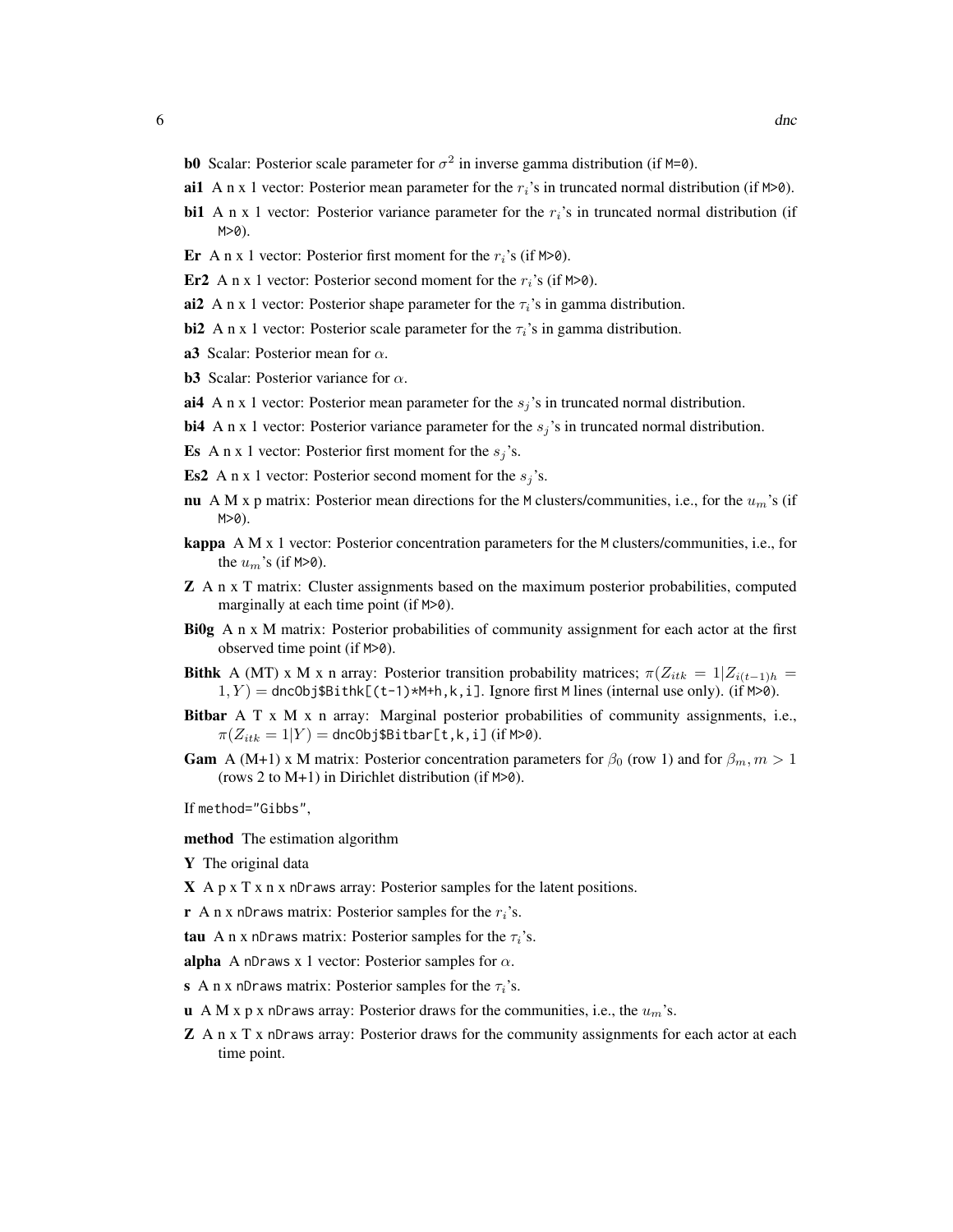<span id="page-6-0"></span>beta A (M+1) x M x n array: Posterior draws for  $beta_0$  (row 1) and  $\beta_m$ ,  $m > 1$  (rows 2 to M+1).

posterior A (burnin+nDraws) x 1 vector: Posterior values for all iterations of the Gibbs sampler.

Missing A matrix of four columns: The row, column, and time for each missing dyad, as well as the posterior probability that the dyad equals one.

Additionally, each dnc class object comes with a \$pm value, which is a list of the MAP estimates for alpha, X, s, tau, r, u, Z, and beta.

#### References

Sewell, D. K., and Chen, Y. (2016). Latent Space Approaches to Community Detection in Dynamic Networks. Bayesian Analysis. doi: 10.1214/16-BA1000. http://projecteuclid.org/euclid.ba/1461603847

#### Examples

```
data(friendship)
set.seed(123)
dncObj <- dnc(friendship,M=4,p=3,method="Gibbs",
              controls=list(nDraws=250,burnin=50,
                            MaxItStg2=25,epsilonStg2=1e-15))
print(dncObj)
BIC(dncObj)
par(mar=rep(0,4)+0.05)
plot(dncObj,plotRGL=FALSE,pch=16,phi=60,lwd=2,cex=1.5)
```
dncMAP *MAP estimates*

#### **Description**

(Re-)Compute the maximum a posteriori (MAP) estimates for a dnc object. Primarily intended as an internal function called from dnc(...).

#### Usage

dncMAP(dncObj)

#### Arguments

dncObj A dnc class object

#### Value

A list with the following elements:

alpha Intercept

X Latent positions

s Receiver scaling effects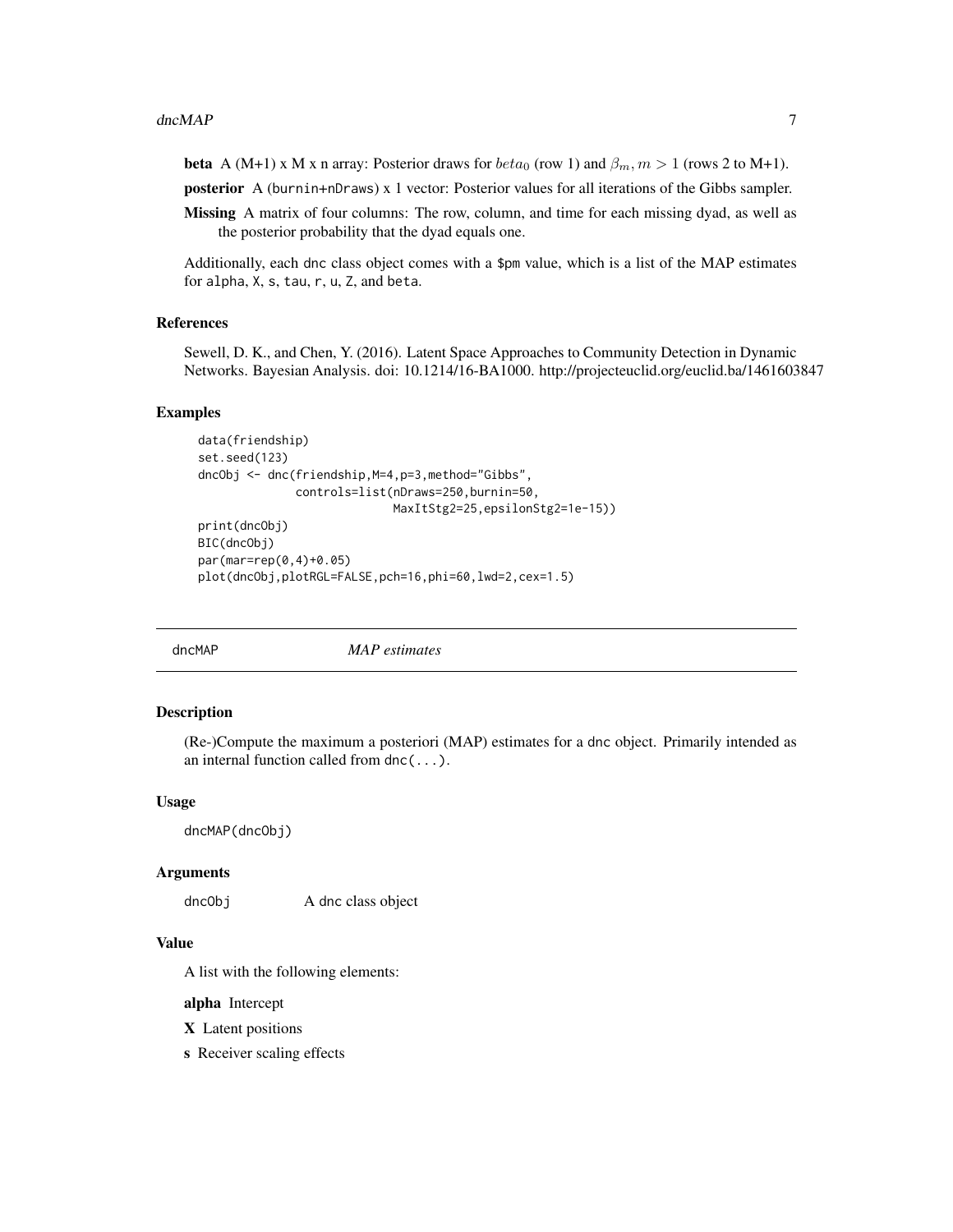<span id="page-7-0"></span>tau Latent precision parameters

sigma2 Initial latent position variance (if M=0 only)

- **r** Magnitude of mean latent positions (if  $M>0$  only)
- u Unit vectors defining communities (if M>0 only)
- Z Community assignments (if M>0 only)
- beta Initial cluster assignment probabilities (row 1) and transition probability matrix (rows 2 to M) (if M>0 only)

friendship *Longitudinal classroom friendship network (Andrea Knecht)*

## Description

This friendship network consists of 26 students in a middle school in the Netherlands measured at four time points throughout a school year.

#### Usage

```
data("friendship")
```
#### Format

The data is a 26 x 26 x 4 array of 1's and 0's (and NA's).

## Details

See knecht {xergm.common} for more details, as well as for behavioral and demographic actor attributes.

#### References

Knecht, Andrea (2006): Networks and Actor Attributes in Early Adolescence [2003/04]. Utrecht, The Netherlands Research School ICS, Department of Sociology, Utrecht University. (ICS-Codebook no. 61).

Knecht, Andrea (2008): Friendship Selection and Friends' Influence. Dynamics of Networks and Actor Attributes in Early Adolescence. PhD Dissertation, University of Utrecht. http://dspace.library.uu.nl/bitstream/handle/1

#### Examples

data(friendship)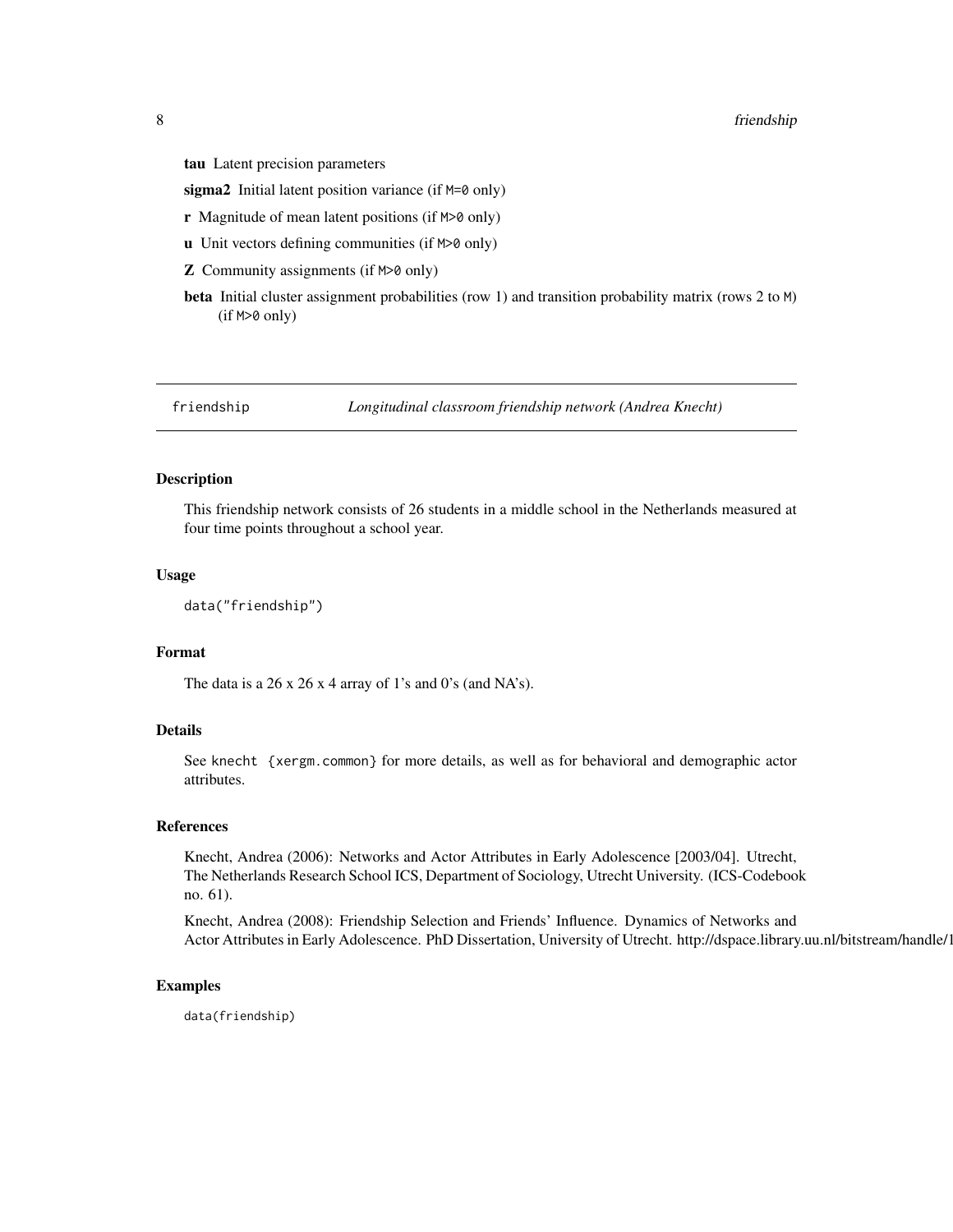<span id="page-8-0"></span>

#### Description

Internal functions called by dnc

## Details

These functions are c++ not intended to be called by the user.

plot.dnc *Plot a* dnc *object.*

## Description

Construct 2D or 3D plots of the latent actor positions using the plot3D and plot3Drgl packages.

#### Usage

```
## S3 method for class 'dnc'
plot(x,aggregated=TRUE,plotRGL=TRUE,
                    Lines=TRUE, colByComm=TRUE,
                    INDEX=1:min(dim(x$pm$X)[1],3),...)
```
#### Arguments

| X          | A dnc class object                                                                                                                                |
|------------|---------------------------------------------------------------------------------------------------------------------------------------------------|
| aggregated | Logical. Should the time points be aggregated, or should separate plots be made<br>for each time point?                                           |
| plotRGL    | Logical. Should rg1 interactive plot(s) be made? Ignored if $length(INDEX) == 2$ .                                                                |
| Lines      | Logical. Should lines be drawn from the origin to the center of the communities?                                                                  |
| colByComm  | Logical. Should the actors be colored according to community membership?                                                                          |
| INDEX      | Vector. Which subset of the p dimensions should be plotted? Note: The length<br>of this vector determines whether a 2D or 3D plot should be made. |
| $\ddots$   | Further arguments to be passed into points(), surf 3D or points 3D functions.                                                                     |

## Details

This function utlizies functions from the plot3D and plot3Drgl packages for 3D functionality. To see what options you may pass into ..., see documentation for points in base R, plot3D::surf3D, or plot3D::points3D.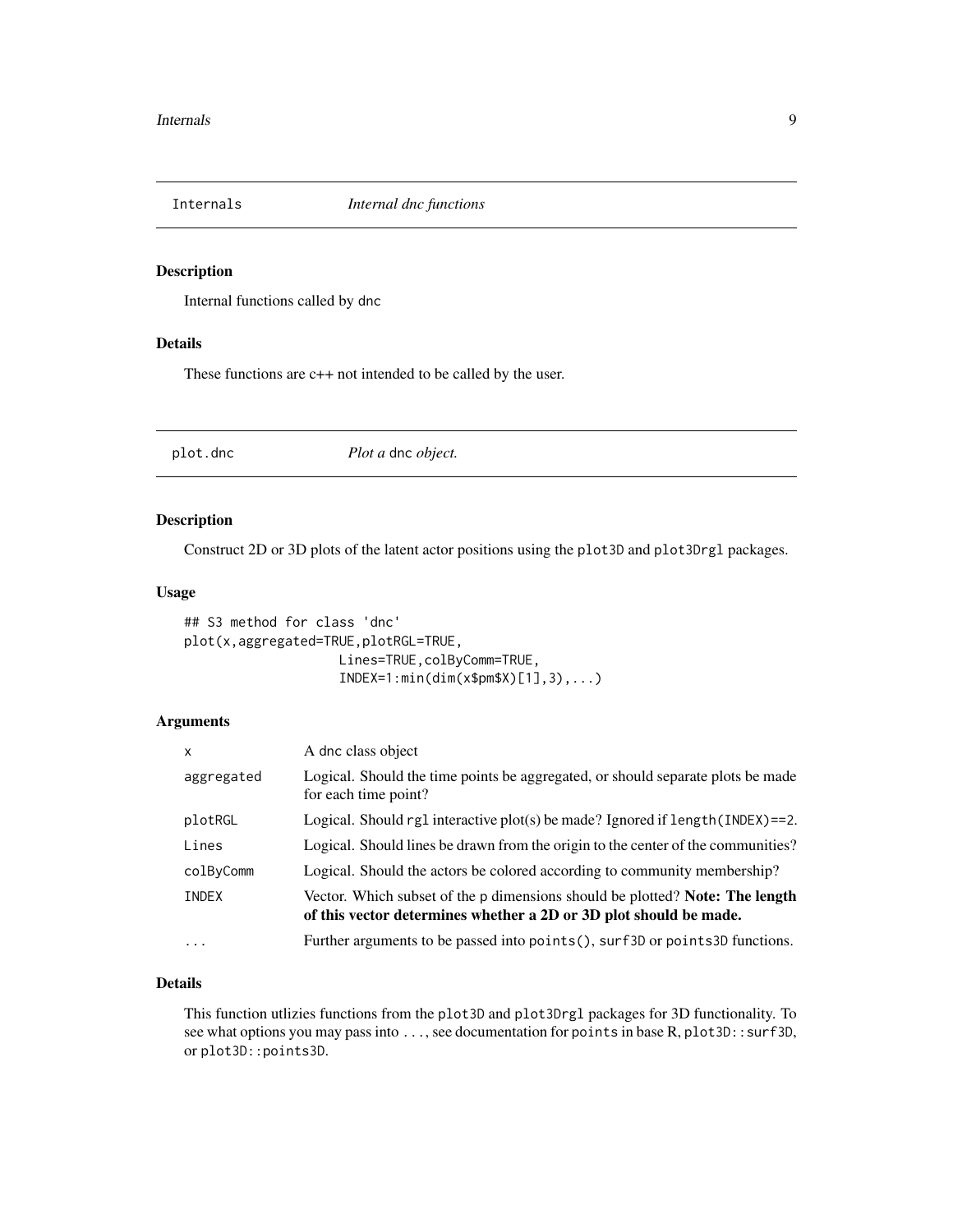## Examples

```
data(friendship)
set.seed(123)
dncObj <- dnc(friendship,M=4,p=3,method="Gibbs",
              controls=list(nDraws=250,burnin=50,
                            MaxItStg2=25,epsilonStg2=1e-15))
par(mar=rep(0,4)+0.05)
plot(dncObj,plotRGL=FALSE,pch=16,phi=60,lwd=2,cex=1.5)
```
print.dnc *Print* dnc *object*

## Description

Print description of a dnc object.

## Usage

## S3 method for class 'dnc' print(x,printDens=FALSE,...)

## Arguments

| X         | A dnc class object.                                                                       |
|-----------|-------------------------------------------------------------------------------------------|
| printDens | Logical. Should the density of the network at each time point be computed and<br>printed? |
| $\cdot$   | additional optional arguments.                                                            |

## Examples

```
data(friendship)
set.seed(123)
dncObj <- dnc(friendship,M=4,p=3,method="Gibbs",
              controls=list(nDraws=250,burnin=50,
                            MaxItStg2=25,epsilonStg2=1e-15))
print(dncObj)
```
<span id="page-9-0"></span>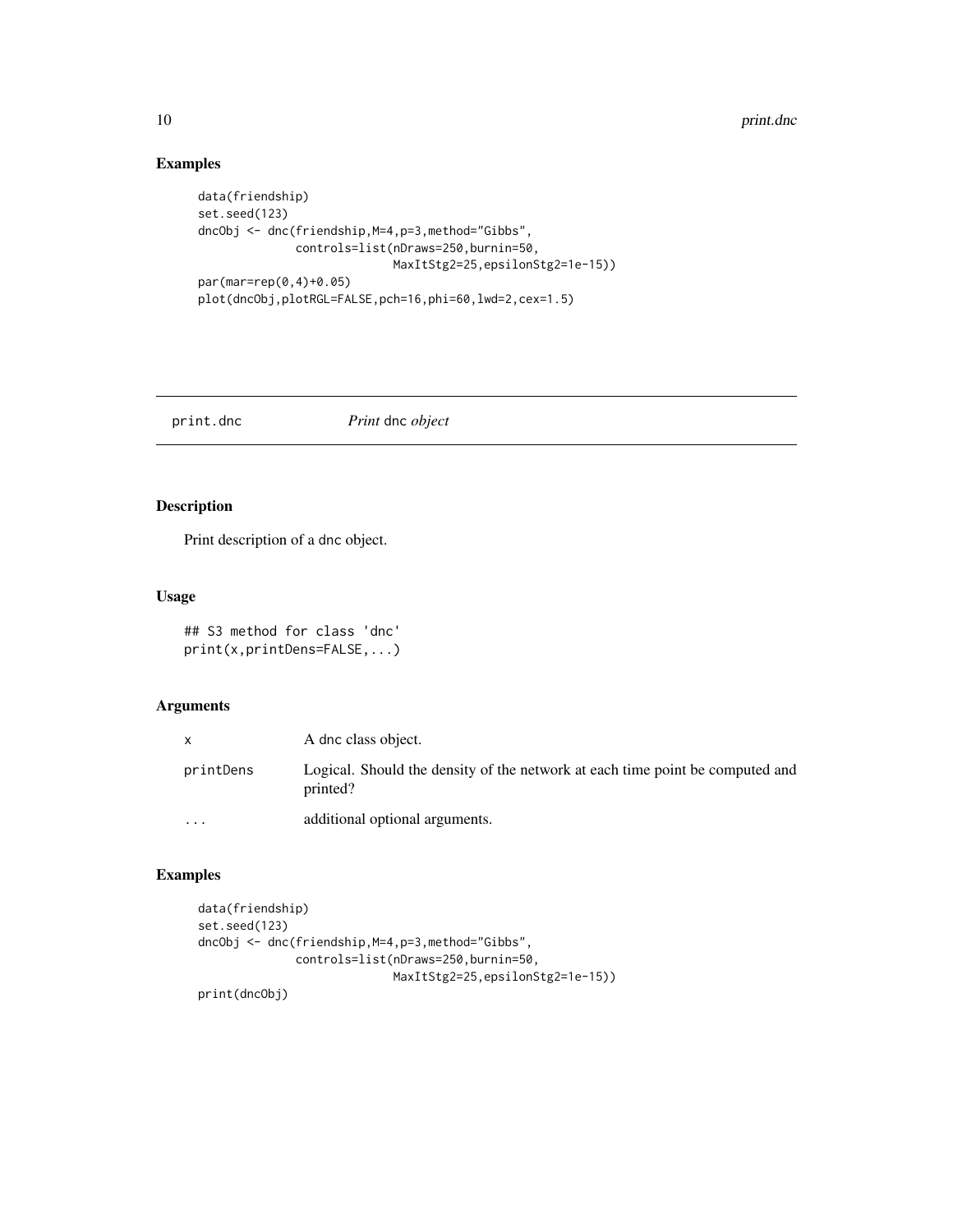<span id="page-10-0"></span>simulate.dnc *Simulate DNC*

## Description

Use an existing dnc object to simulate new network data.

## Usage

## S3 method for class 'dnc' simulate(object,nsim=1,seed=NULL,...)

## Arguments

| object                  | A dnc class object                                                                                                                                                                             |
|-------------------------|------------------------------------------------------------------------------------------------------------------------------------------------------------------------------------------------|
| nsim                    | Integer. Number of simulations to perform.                                                                                                                                                     |
| seed                    | Optional numeric. If is null (seed) is FALSE then seed is used in a call<br>to set, seed before simulating the network data. The default, NULL, will not<br>change the random generator state. |
| $\cdot$ $\cdot$ $\cdot$ | additional optional arguments.                                                                                                                                                                 |

## Details

This function uses the posterior mean of the latent positions and model parameters to simulate new network data sets.

## Value

A n x n x T x nsim array.

## Examples

```
data(friendship)
  set.seed(123)
  dncObj <- dnc(friendship,M=4,p=3,method="Gibbs",
                controls=list(nDraws=250,burnin=50,
                              MaxItStg2=25,epsilonStg2=1e-15))
newSims = simulate(dncObj,10,123)
```